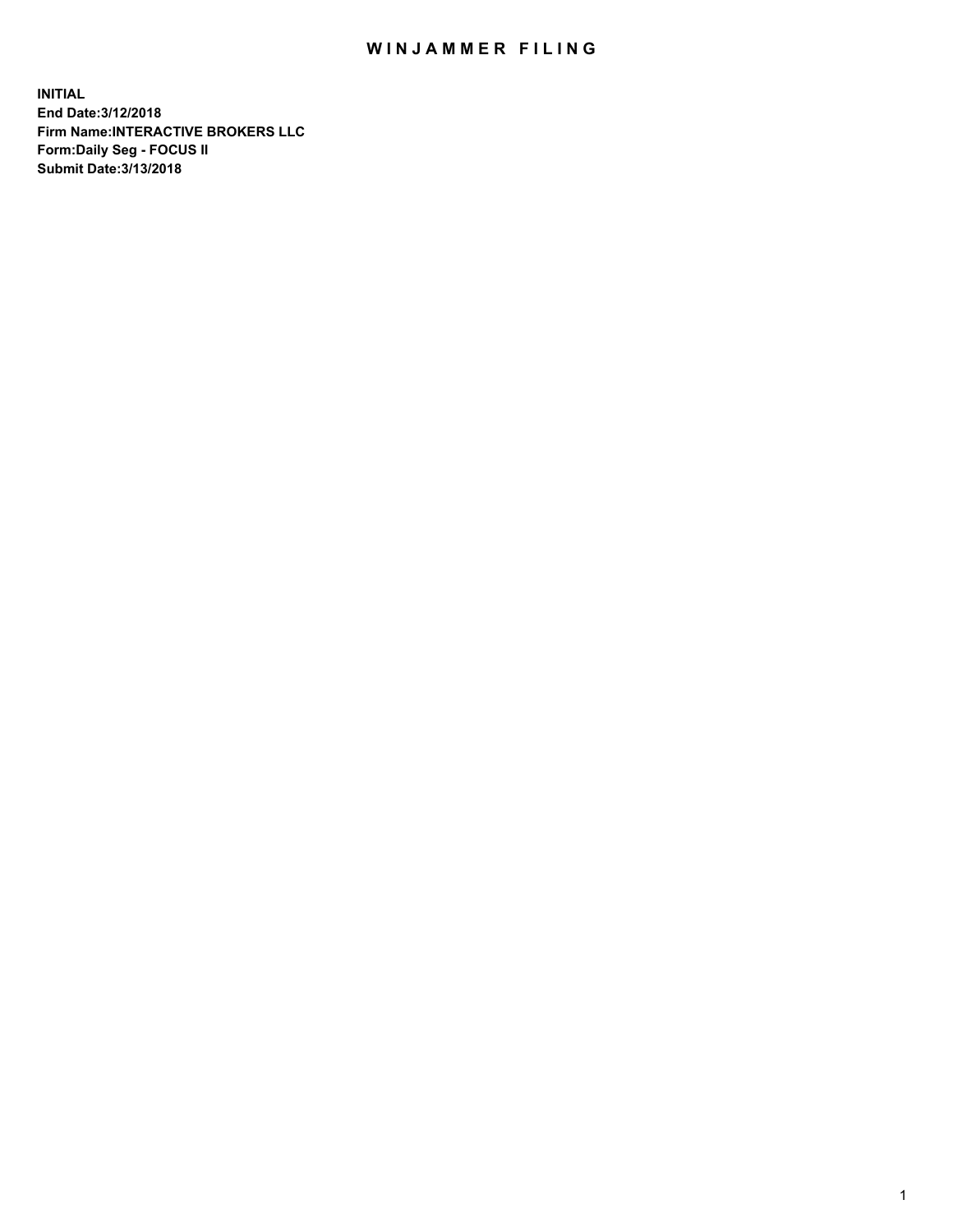## **INITIAL End Date:3/12/2018 Firm Name:INTERACTIVE BROKERS LLC Form:Daily Seg - FOCUS II Submit Date:3/13/2018 Daily Segregation - Cover Page**

| Name of Company<br><b>Contact Name</b><br><b>Contact Phone Number</b>                                                                                                                                                                                                                                                          | <b>INTERACTIVE BROKERS LLC</b><br><b>James Menicucci</b><br>203-618-8085                        |
|--------------------------------------------------------------------------------------------------------------------------------------------------------------------------------------------------------------------------------------------------------------------------------------------------------------------------------|-------------------------------------------------------------------------------------------------|
| <b>Contact Email Address</b>                                                                                                                                                                                                                                                                                                   | jmenicucci@interactivebrokers.c<br>om                                                           |
| FCM's Customer Segregated Funds Residual Interest Target (choose one):<br>a. Minimum dollar amount: ; or<br>b. Minimum percentage of customer segregated funds required:% ; or<br>c. Dollar amount range between: and; or<br>d. Percentage range of customer segregated funds required between:% and%.                         | $\overline{\mathbf{0}}$<br>$\overline{\mathbf{0}}$<br>155,000,000 245,000,000<br>0 <sub>0</sub> |
| FCM's Customer Secured Amount Funds Residual Interest Target (choose one):<br>a. Minimum dollar amount: ; or<br>b. Minimum percentage of customer secured funds required:%; or<br>c. Dollar amount range between: and; or<br>d. Percentage range of customer secured funds required between: % and %.                          | $\overline{\mathbf{0}}$<br>$\overline{\mathbf{0}}$<br>80,000,000 120,000,000<br>0 <sub>0</sub>  |
| FCM's Cleared Swaps Customer Collateral Residual Interest Target (choose one):<br>a. Minimum dollar amount: ; or<br>b. Minimum percentage of cleared swaps customer collateral required:% ; or<br>c. Dollar amount range between: and; or<br>d. Percentage range of cleared swaps customer collateral required between:% and%. | $\overline{\mathbf{0}}$<br>$\underline{\mathbf{0}}$<br>0 <sub>0</sub><br>0 <sup>0</sup>         |

Attach supporting documents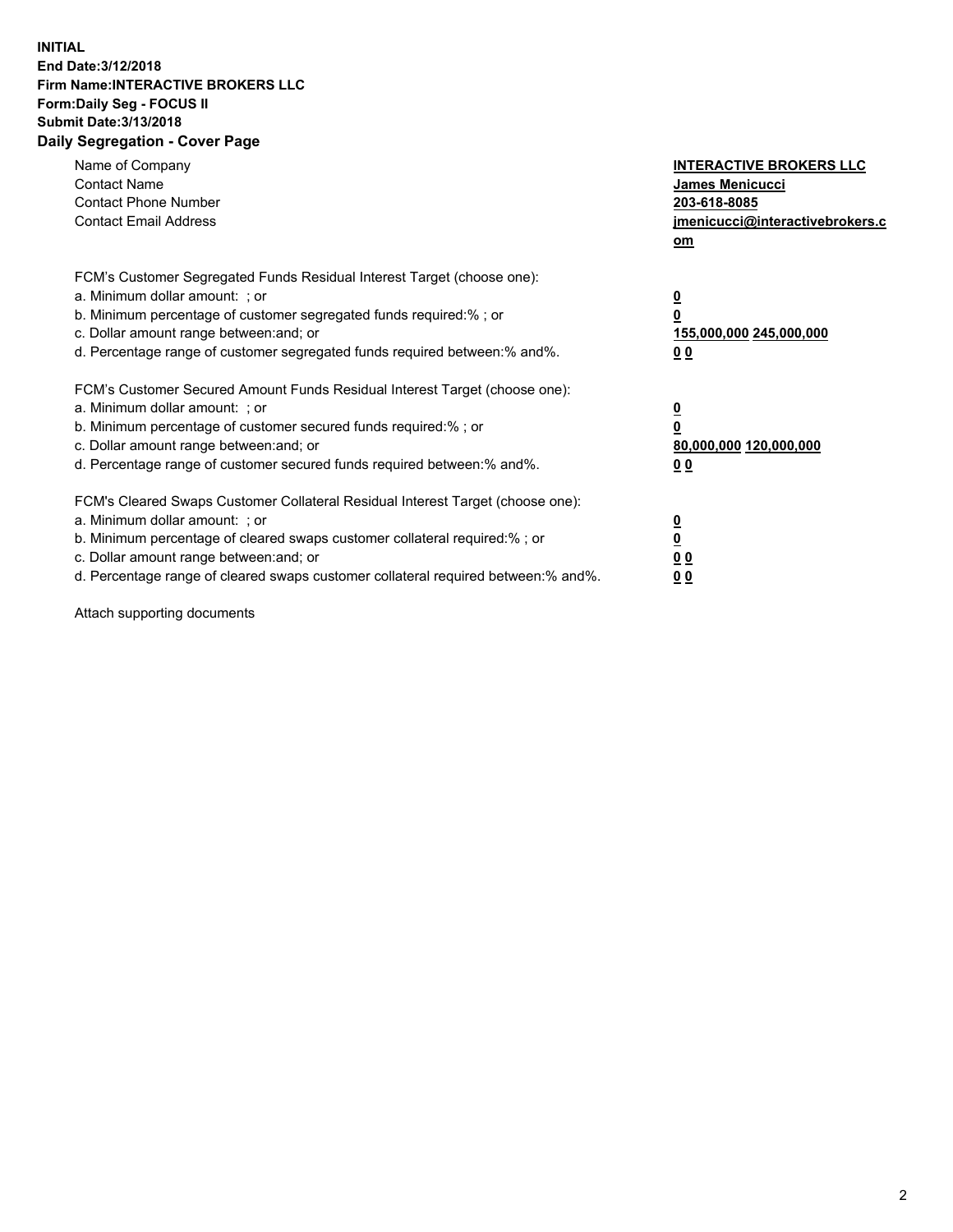## **INITIAL End Date:3/12/2018 Firm Name:INTERACTIVE BROKERS LLC Form:Daily Seg - FOCUS II Submit Date:3/13/2018 Daily Segregation - Secured Amounts**

|     | Daily Segregation - Secured Amounts                                                                        |                                                       |
|-----|------------------------------------------------------------------------------------------------------------|-------------------------------------------------------|
|     | Foreign Futures and Foreign Options Secured Amounts                                                        |                                                       |
|     | Amount required to be set aside pursuant to law, rule or regulation of a foreign                           | $0$ [7305]                                            |
|     | government or a rule of a self-regulatory organization authorized thereunder                               |                                                       |
| 1.  | Net ledger balance - Foreign Futures and Foreign Option Trading - All Customers                            |                                                       |
|     | A. Cash                                                                                                    | 432,952,347 [7315]                                    |
|     | B. Securities (at market)                                                                                  | $0$ [7317]                                            |
| 2.  | Net unrealized profit (loss) in open futures contracts traded on a foreign board of trade                  | 2,216,257 [7325]                                      |
| 3.  | Exchange traded options                                                                                    |                                                       |
|     | a. Market value of open option contracts purchased on a foreign board of trade                             | 311,129 [7335]                                        |
|     | b. Market value of open contracts granted (sold) on a foreign board of trade                               | -47,674 [7337]                                        |
| 4.  | Net equity (deficit) (add lines 1.2. and 3.)                                                               | 435,432,059 [7345]                                    |
| 5.  | Account liquidating to a deficit and account with a debit balances - gross amount                          | 2,711 [7351]                                          |
|     | Less: amount offset by customer owned securities                                                           | 0 [7352] 2,711 [7354]                                 |
| 6.  | Amount required to be set aside as the secured amount - Net Liquidating Equity                             | 435,434,770 [7355]                                    |
|     | Method (add lines 4 and 5)                                                                                 |                                                       |
| 7.  | Greater of amount required to be set aside pursuant to foreign jurisdiction (above) or line                | 435,434,770 [7360]                                    |
|     | 6.                                                                                                         |                                                       |
|     | FUNDS DEPOSITED IN SEPARATE REGULATION 30.7 ACCOUNTS                                                       |                                                       |
| 1.  | Cash in banks                                                                                              |                                                       |
|     | A. Banks located in the United States                                                                      | 91,058,792 [7500]                                     |
|     | B. Other banks qualified under Regulation 30.7                                                             | 0 [7520] 91,058,792 [7530]                            |
| 2.  | Securities                                                                                                 |                                                       |
|     | A. In safekeeping with banks located in the United States                                                  | 363,141,405 [7540]                                    |
|     | B. In safekeeping with other banks qualified under Regulation 30.7                                         | 0 [7560] 363,141,405 [7570]                           |
| 3.  | Equities with registered futures commission merchants                                                      |                                                       |
|     | A. Cash                                                                                                    | $0$ [7580]                                            |
|     | <b>B.</b> Securities                                                                                       | $0$ [7590]                                            |
|     | C. Unrealized gain (loss) on open futures contracts                                                        | $0$ [7600]                                            |
|     | D. Value of long option contracts                                                                          | $0$ [7610]                                            |
|     | E. Value of short option contracts                                                                         | 0 [7615] 0 [7620]                                     |
| 4.  | Amounts held by clearing organizations of foreign boards of trade                                          |                                                       |
|     | A. Cash                                                                                                    | $0$ [7640]                                            |
|     | <b>B.</b> Securities                                                                                       | $0$ [7650]                                            |
|     | C. Amount due to (from) clearing organization - daily variation                                            | $0$ [7660]                                            |
|     | D. Value of long option contracts                                                                          | $0$ [7670]                                            |
|     | E. Value of short option contracts                                                                         | 0 [7675] 0 [7680]                                     |
| 5.  | Amounts held by members of foreign boards of trade                                                         |                                                       |
|     | A. Cash                                                                                                    | 125,077,752 [7700]                                    |
|     | <b>B.</b> Securities                                                                                       | $0$ [7710]                                            |
|     | C. Unrealized gain (loss) on open futures contracts                                                        | 4,531,271 [7720]                                      |
|     | D. Value of long option contracts                                                                          | 311,129 [7730]                                        |
|     | E. Value of short option contracts                                                                         | <mark>-47,674</mark> [7735] <u>129,872,478</u> [7740] |
| 6.  | Amounts with other depositories designated by a foreign board of trade                                     | 0 [7760]                                              |
| 7.  | Segregated funds on hand                                                                                   | $0$ [7765]                                            |
| 8.  | Total funds in separate section 30.7 accounts                                                              | 584,072,675 [7770]                                    |
| 9.  | Excess (deficiency) Set Aside for Secured Amount (subtract line 7 Secured Statement<br>Page 1 from Line 8) | 148,637,905 [7380]                                    |
| 10. | Management Target Amount for Excess funds in separate section 30.7 accounts                                | 80,000,000 [7780]                                     |
| 11. | Excess (deficiency) funds in separate 30.7 accounts over (under) Management Target                         | 68,637,905 [7785]                                     |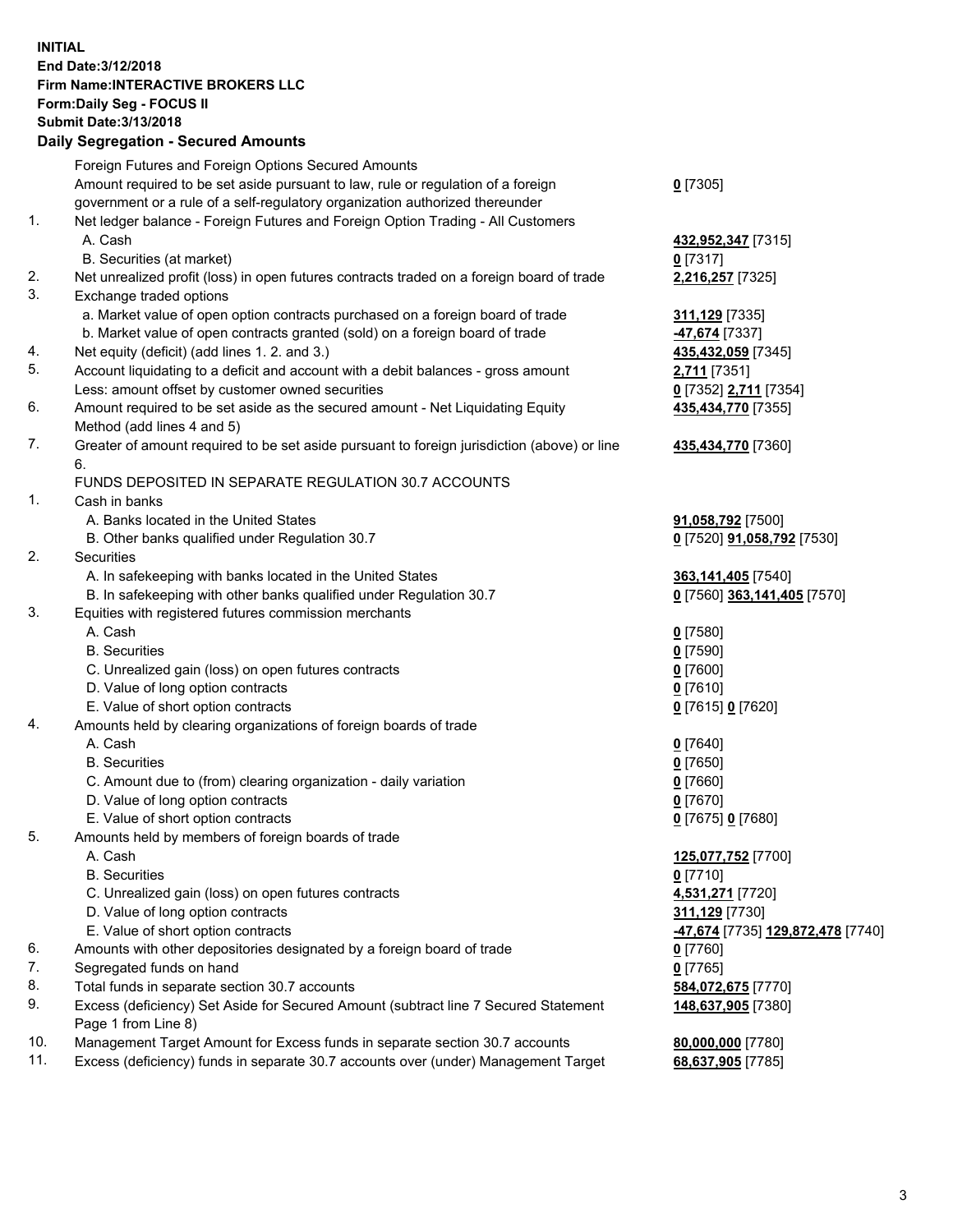**INITIAL End Date:3/12/2018 Firm Name:INTERACTIVE BROKERS LLC Form:Daily Seg - FOCUS II Submit Date:3/13/2018 Daily Segregation - Segregation Statement** SEGREGATION REQUIREMENTS(Section 4d(2) of the CEAct) 1. Net ledger balance A. Cash **4,292,428,057** [7010] B. Securities (at market) **0** [7020] 2. Net unrealized profit (loss) in open futures contracts traded on a contract market **-36,437,816** [7030] 3. Exchange traded options A. Add market value of open option contracts purchased on a contract market **242,411,894** [7032] B. Deduct market value of open option contracts granted (sold) on a contract market **-203,849,877** [7033] 4. Net equity (deficit) (add lines 1, 2 and 3) **4,294,552,258** [7040] 5. Accounts liquidating to a deficit and accounts with debit balances - gross amount **346,783** [7045] Less: amount offset by customer securities **0** [7047] **346,783** [7050] 6. Amount required to be segregated (add lines 4 and 5) **4,294,899,041** [7060] FUNDS IN SEGREGATED ACCOUNTS 7. Deposited in segregated funds bank accounts A. Cash **666,671,605** [7070] B. Securities representing investments of customers' funds (at market) **2,836,203,960** [7080] C. Securities held for particular customers or option customers in lieu of cash (at market) **0** [7090] 8. Margins on deposit with derivatives clearing organizations of contract markets A. Cash **20,317,643** [7100] B. Securities representing investments of customers' funds (at market) **1,073,562,502** [7110] C. Securities held for particular customers or option customers in lieu of cash (at market) **0** [7120] 9. Net settlement from (to) derivatives clearing organizations of contract markets **5,977,905** [7130] 10. Exchange traded options A. Value of open long option contracts **242,426,601** [7132] B. Value of open short option contracts **-203,879,474** [7133] 11. Net equities with other FCMs A. Net liquidating equity **0** [7140] B. Securities representing investments of customers' funds (at market) **0** [7160] C. Securities held for particular customers or option customers in lieu of cash (at market) **0** [7170] 12. Segregated funds on hand **0** [7150] 13. Total amount in segregation (add lines 7 through 12) **4,641,280,742** [7180] 14. Excess (deficiency) funds in segregation (subtract line 6 from line 13) **346,381,701** [7190] 15. Management Target Amount for Excess funds in segregation **155,000,000** [7194]

16. Excess (deficiency) funds in segregation over (under) Management Target Amount Excess

**191,381,701** [7198]